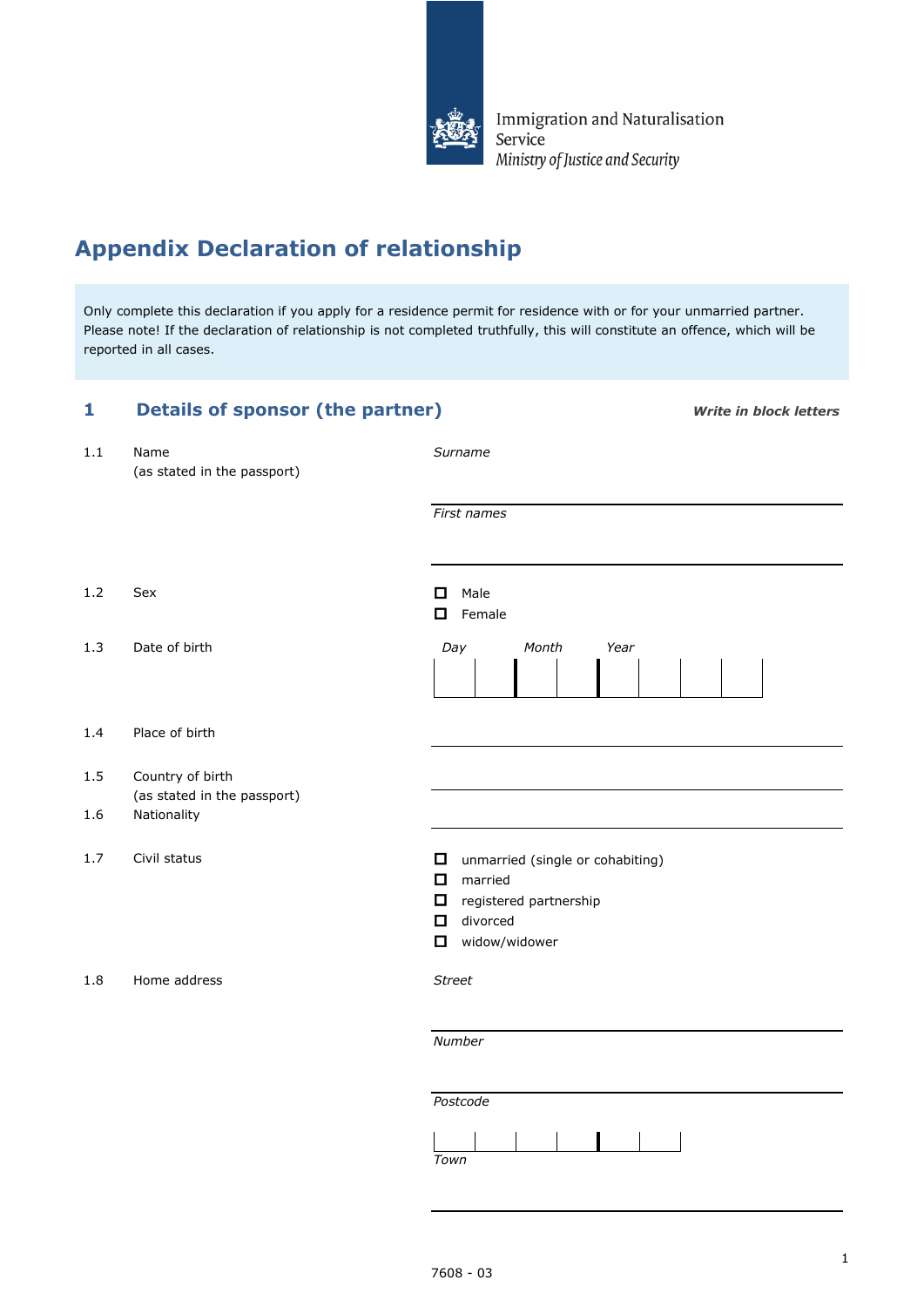| $\overline{\mathbf{2}}$ | <b>Details of foreign national</b>                             | <b>Write in block letters</b>                                                                                                    |
|-------------------------|----------------------------------------------------------------|----------------------------------------------------------------------------------------------------------------------------------|
| 2.1                     | V-number (if known)                                            |                                                                                                                                  |
| 2.2                     | Name<br>(as stated in the passport)                            | Surname                                                                                                                          |
|                         |                                                                | First names                                                                                                                      |
| 2.3                     | Sex                                                            | Male<br>O<br>Female<br>O                                                                                                         |
| 2.4                     | Date of birth                                                  | Month<br>Day<br>Year                                                                                                             |
| 2.5                     | Place of birth                                                 |                                                                                                                                  |
| 2.6<br>2.7              | Country of birth<br>(as stated in the passport)<br>Nationality |                                                                                                                                  |
| 2.8                     | Civil status                                                   | unmarried (single or cohabiting)<br>0<br>О<br>married<br>□<br>registered partnership<br>divorced<br>0<br>widow/widower<br>$\Box$ |
| 2.9                     | Home address                                                   | <b>Street</b>                                                                                                                    |
|                         |                                                                | Number                                                                                                                           |
|                         |                                                                | Postcode<br>Town                                                                                                                 |

| own |  |
|-----|--|